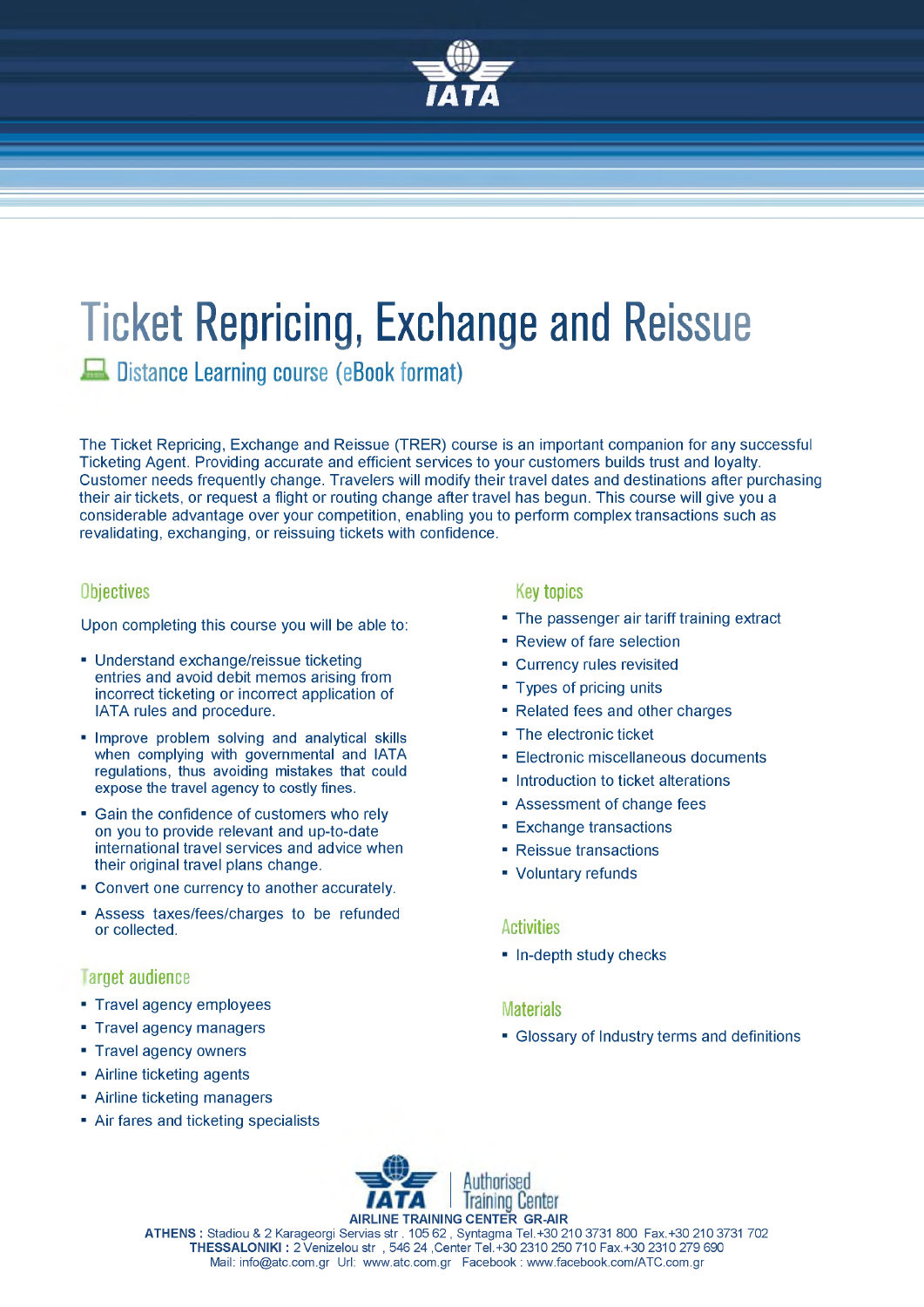

# **Ticket Repricing, Exchange and Reissue**

# **Com pleting this course**

- This course requires approximately 30 hours of study, to be completed in six months.
- All candidates will be given one attempt to successfully complete the final exam.
- To successfully pass the exam, the student must achieve a grade of 70% or higher.
- An IATA Certificate is awarded upon successful completion of the final examination.

# **Table of Contents**

- 1. **The Passenger Air Tariff Training 7. Electronic Miscellaneous**
- 
- 
- 
- **5. Related Fees and Other Charges 11. Reissue Transactions**
- **6. The Electronic Ticket 12. Voluntary Refunds**
- **Documents**
- **2. Review of Fare Selection 8. Introduction to Ticket Alterations**
- **3. Currency Rules Revisited 6. Assessment of Change Fees**
- **4. Types of Pricing Units 10. Exchange Transactions**
	-
	-



**ATHENS :** Stadiou & 2 Karageorgi Servias str . 105 62 , Syntagma Tel.+30 210 3731 800 Fax.+30 210 3731 702 **THESSALONIKI :** 2 Venizelou str , 546 24 ,Center Tel.+30 2310 250 710 Fax.+30 2310 279 690 Mail: [info@atc.com.gr](mailto:info@atc.com.gr) Url: [www.atc.com.gr](http://www.atc.com.gr) Facebook : [www.facebook.com/ATC.com.gr](http://www.facebook.com/ATC.com.gr)